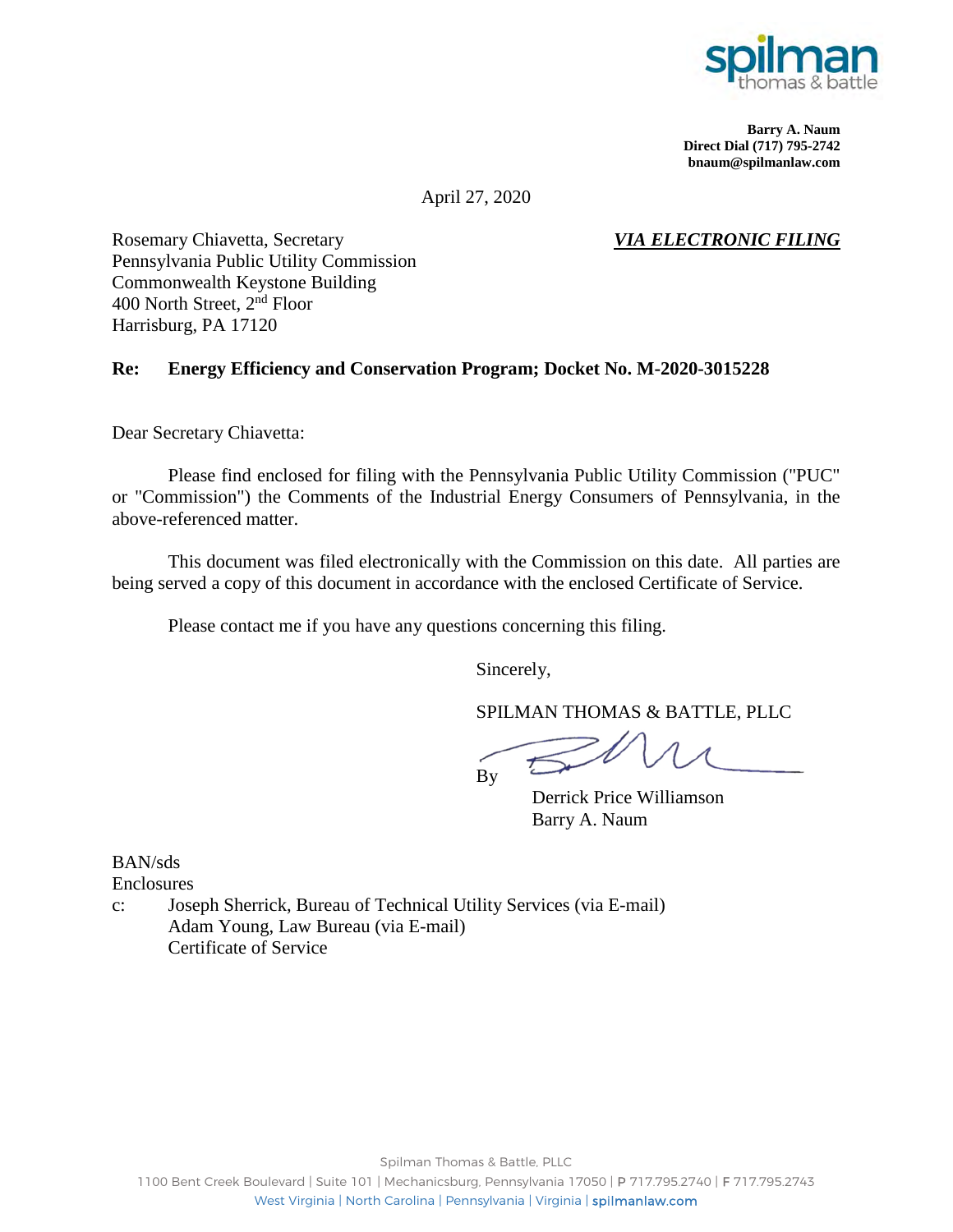#### **BEFORE THE PENNSYLVANIA PUBLIC UTILITY COMMISSION**

**Energy Efficiency and Conservation : Docket No. M-2020-3015228**  Program : *x* : *x* : *x* : *x* : *x* : *x* : *x* : *x* : *x* : *x* : *x* : *x* : *x* : *x* : *x* : *x* : *x* : *x* : *x* : *x* : *x* : *x* : *x* : *x* : *x* : *x* : *x* : *x* : *x* : *x* : *x* : *x* : *x* : *x* 

#### **CERTIFICATE OF SERVICE**

I hereby certify that I have this day served a true copy of the foregoing document upon the following parties to this proceeding in accordance with the requirements of 52 Pa. Code § 1.54 (relating to service by participant).

#### **VIA E-MAIL**

Richard Kanaskie, Esquire Allison Kaster, Esquire Bureau of Investigation & Enforcement Pennsylvania Public Utility Commission 400 North Street, 2nd Floor P.O. Box 3265 Harrisburg, PA 17105-3265 rkanaskie@pa.gov akaster@pa.gov

Tanya McCloskey, Esquire Darryl Lawrence, Esquire Christy Appleby, Esquire Office of Consumer Advocate 5<sup>th</sup> Floor, Forum Place 555 Walnut Street Harrisburg, PA 17101 tmccloskey@paoca.org dlawrence@paoca.org cappleby@paoca.org

John R. Evans, Esquire Steven C. Gray, Esquire Sharon E. Webb, Esquire Office of Small Business Advocate 300 North Second Street Suite 202 Harrisburg, PA 17101 jorevan@pa.gov sgray@pa.gov swebb@pa.gov

Tishekia E. Williams, Esquire Michael Zimmerman, Esquire Emily Farah, Esquire Duquesne Light Company 411 Seventh Avenue Pittsburgh, PA 15219 twilliams@duqlight.com mzimmerman@duqlight.com efarah@duqlight.com

Michael W. Gang, Esquire Anthony D. Kanagy, Esquire Post & Schell, P.C. 17 North Second Street, 12<sup>th</sup> Floor Harrisburg, PA 17101-1601 mgang@postschell.com akanagy@postschell.com

Tori L. Giesler, Esquire Teresa K. Harrold, Esquire FirstEnergy Service Company 2800 Pottsville Pike P.O. Box 16001 Reading, PA 19612-6001 tgiesler@firstenergycorp.com tharrold@firstenergycorp.com

John L. Munsch, Esquire FirstEnergy Service Company 800 Cabin Hill Drive Greensburg, PA 15601 jmunsch@firstenergycorp.com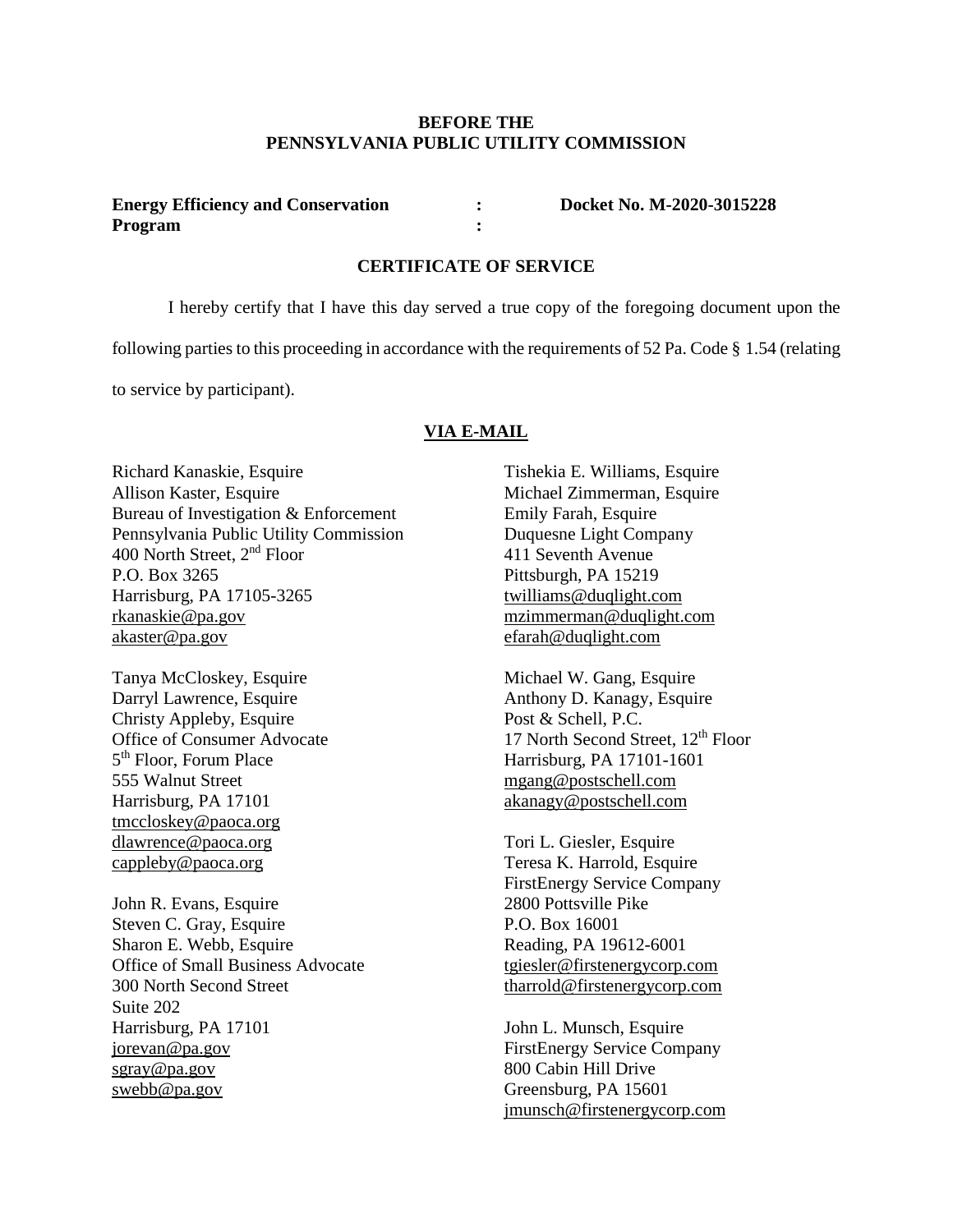Certificate of Service Docket No. M-2020-3015228 Page 2

Anthony E. Gay, Esquire Jack R. Garfinkle, Esquire W. Craig Williams, Esquire PECO Energy Company 2301 Market Street Philadelphia, PA 19103 anthony.gay@exeloncorp.com jack.garfinkle@exeloncorp.com craig.williams@exeloncorp.com

Kenneth M. Kulak, Esquire Brooke E. McGlinn, Esquire Morgan, Lewis & Bockius LLP 1701 Market Street Philadelphia, PA 19103-2921 ken.kulak@morganlewis.com brooke.mcglinn@morganlewis.com

Kimberly A. Klock, Esquire Michael J. Shafer, Esquire PPL Services Corporation Two North Ninth Street Allentown, PA 18101 kklock@pplweb.com mjshafer@pplweb.com

Michael W. Hassell, Esquire Lindsay A. Berkstresser, Esquire Post & Schell, P.C. 17 North Second Street, 12th Floor Harrisburg, PA 17101-1601 mhassell@postschell.com lberkstresser@postschell.com

Russell Zerbo, Esquire Clean Air Coalition 1330 S Melville St. Philadelphia, PA 19143 rzerbo@cleanair.og

Barry A. Naum

Dated: April 27, 2020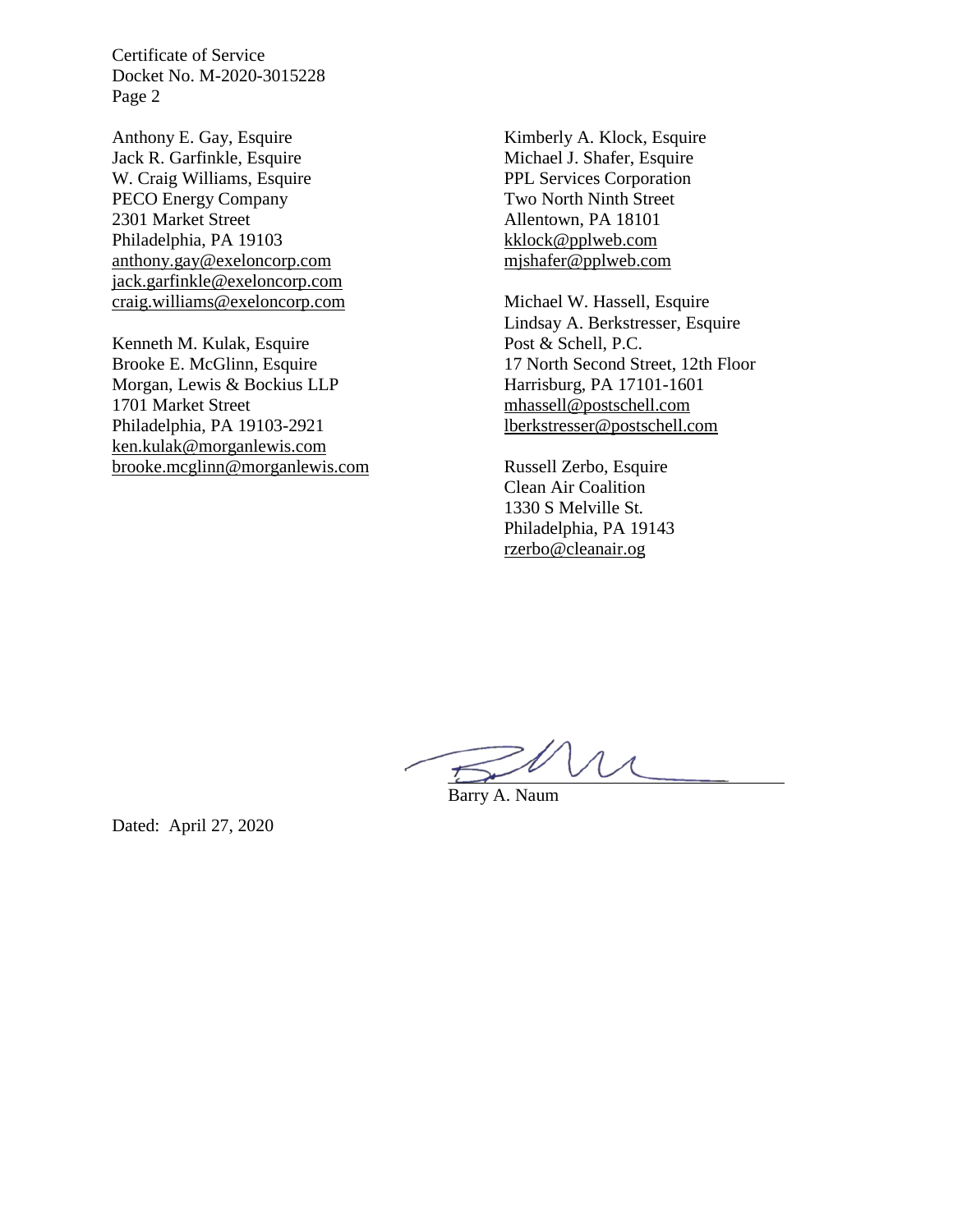#### **BEFORE THE**

## **PENNSYLVANIA PUBLIC UTILITY COMMISSION**

**Energy Efficiency and Conservation : Docket No. M-2020-3015228 Program :** 

# **COMMENTS OF INDUSTRIAL ENERGY CONSUMERS OF PENNSYLVANIA**

On March 28, 2020, the Pennsylvania Public Utility Commission's ("PUC" or "Commission") Tentative Implementation Order in the above-referenced docket was published in the *Pennsylvania Bulletin*. The Tentative Implementation Order requested that interested parties submit Comments on the Commission's within 30 days of its publication in the *Pennsylvania Bulletin*, or by April 27, 2020.

The Industrial Energy Consumers of Pennsylvania ("IECPA")<sup>1</sup> is an association of energyintensive industrial consumers of electricity taking service from regulated utilities in Pennsylvania, including Duquesne Light Company ("Duquesne"); Metropolitan Edison Company ("Met-Ed"); PECO Energy Company ("PECO"); Pennsylvania Electric Company ("Penelec"); Pennsylvania Power Company ("Penn Power"); PPL Electric Utilities Corporation ("PPL"); and West Penn Power Company ("West Penn"). IECPA offers these Comments in response to the Tentative

<sup>&</sup>lt;sup>1</sup> For the purpose of this matter, IECPA's membership consists of: Air Products & Chemicals, Inc.; AK Steel Corporation; ArcelorMittal USA LLC; Arconic, Inc.; Benton Foundry, Inc.; Carpenter Technology Corporation; Domtar Paper Company, LLC; East Penn Manufacturing Company; Keystone Cement; Knouse Foods Cooperative, Inc.; Marathon Petroleum Corporation; Praxair, Inc.; Proctor & Gamble Paper Products Company; and United States Gypsum Company.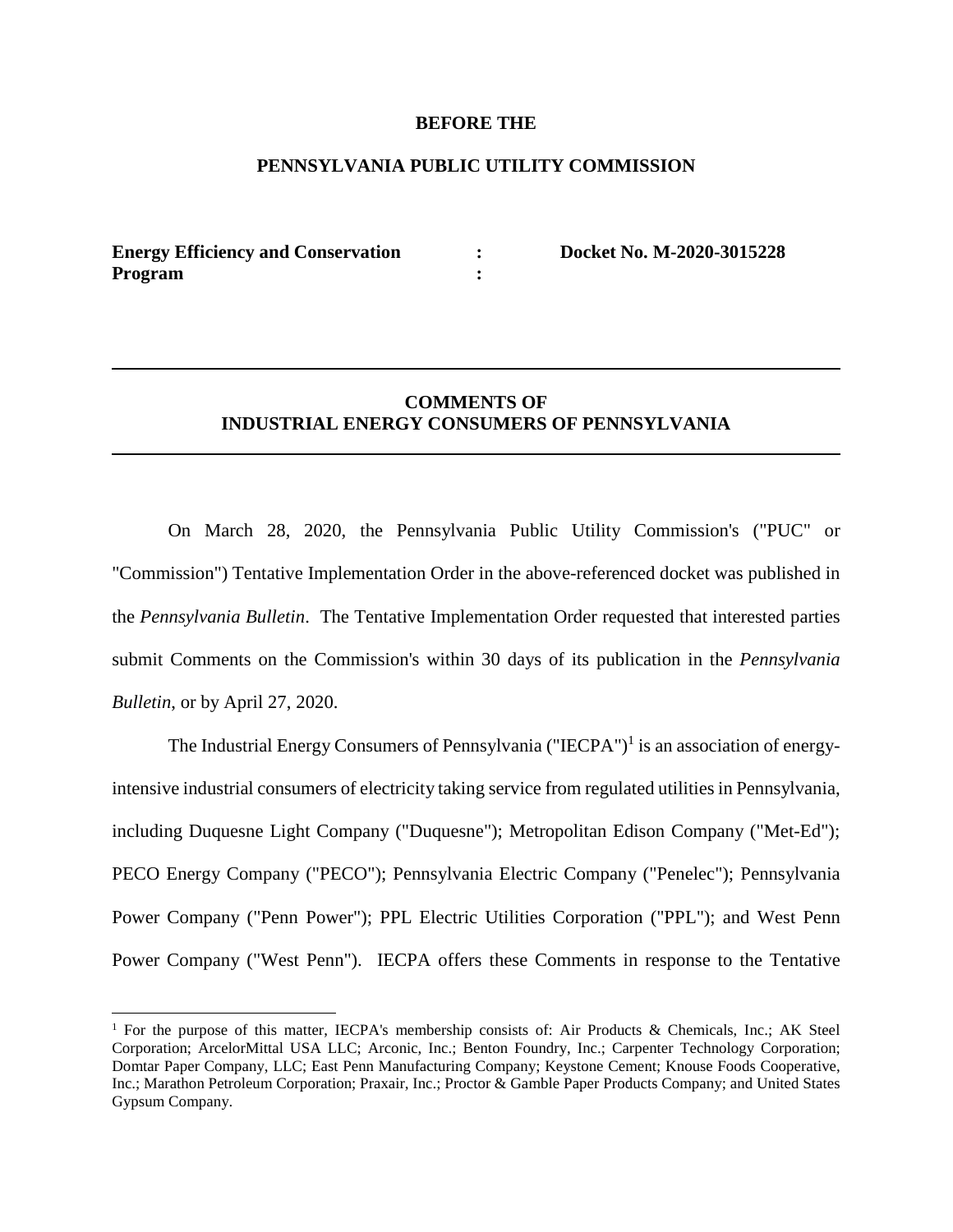Implementation Order in the above-referenced matter on issues of particular importance to its members. The fact that IECPA does not address each and every matter raised by the Tentative Implementation Order should not be construed as either support or opposition to those issues as stated in the Tentative Implementation Order, and IECPA reserves the right to respond to other Comments as they pertain to any element of the order.

### **A. The Commission Should Delay or Suspend the Phase IV Energy Efficiency and Conservation ("EE&C") Requirements.**

On April 22, 2020, IECPA filed with the Commission in this docket and in Docket No. M-2020-3019262 a Petition for Suspension of the Phase IV Implementation and Other Relief ("Petition") on the basis of the unknown and uncertain economic conditions that will result from the present novel-coronavirus and COVID-19 pandemic. The Commission subsequently assigned that Petition its own docket at Docket No. P-2020-3019562. IECPA incorporates that Petition by reference, and the arguments contained therein, and accordingly recommends that the implementation of Phase IV requirements be suspended for a 270-day period in order to permit Pennsylvania electric distribution companies ("EDCs"), their customers, and the Pennsylvania public to begin meaningful recovery from the current pandemic, as much as is possible, before additional EE&C-related programs and expenditures are put in place.

Under the present circumstances, and as explained in the above-referenced Petition, IECPA believes that the underlying data informing the Commission's Tentative Implementation Order may no longer be relevant, accurate, or reliable. As such, IECPA further submits that any Comments addressing the Tentative Implementation Order would suffer from the same lack of reliability in relation to prior energy consumption and peak demand for EDCs and their customers or future projections of the same, and would be equally inaccurate at this time. That said, in the event that the Commission determines that it must move forward with the implementation of the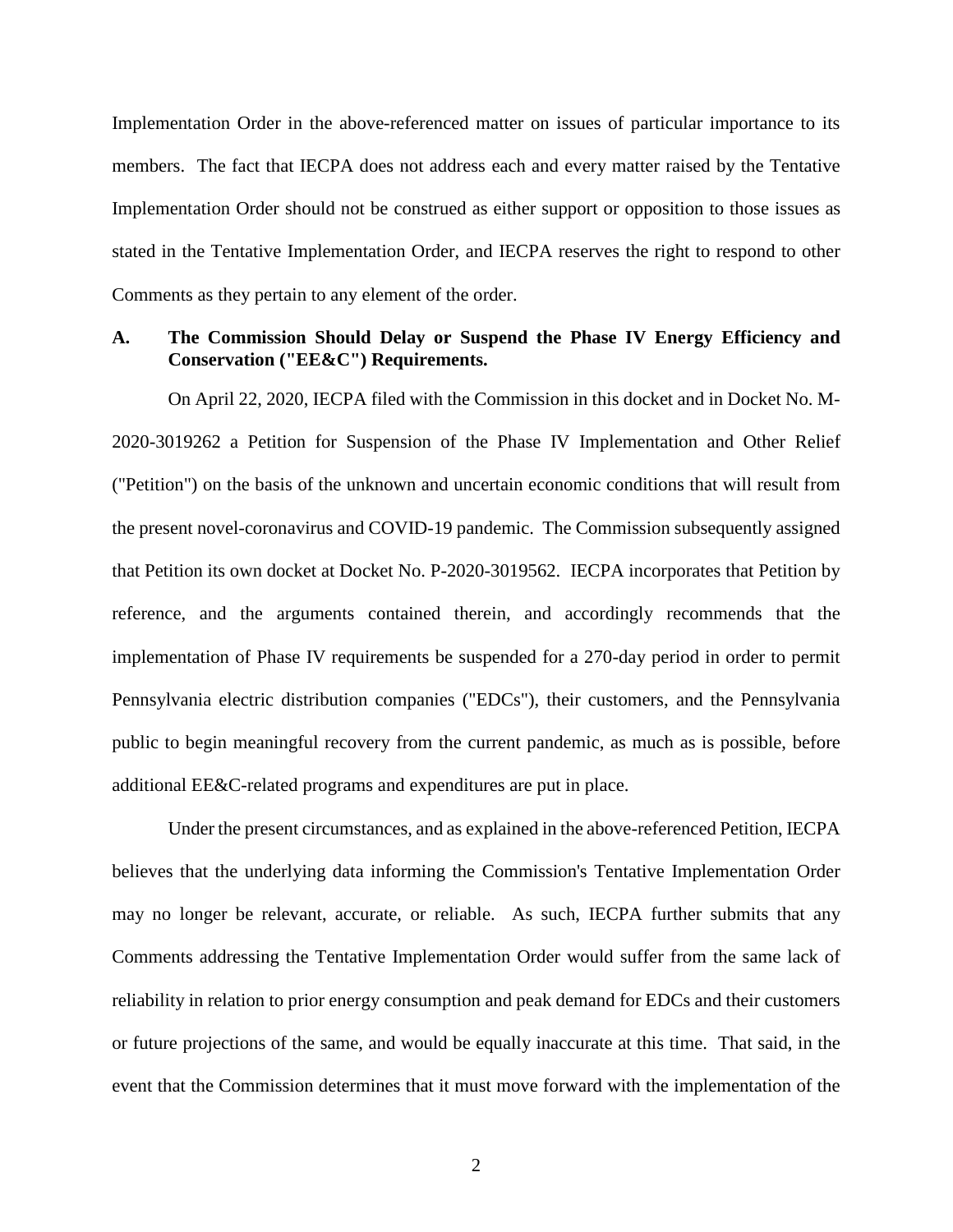Phase IV programs at this time, but maintaining this important caveat with respect to overall relevance, IECPA offers the following additional Comments on the Commission's Tentative Implementation Order.

## **B. IECPA Supports EE&C Surcharges Based on Generally Acceptable Cost-of-Service Principles, but Recommends that the Commission Further Limit the Amount of Administrative Costs that Can be Recovered Through Rates and Clarify that Administrative Costs Should be Allocated on a Per Customer Basis.**

As a fundamental principle, IECPA has believed from the beginning of Act 129 implementation that the Commission should implement an opt-out for the largest industrial and manufacturing customers in the Commonwealth, in consideration of the enormous investment that many of these large commercial and industrial ("C&I") customers have made of their own volition in pursuit of energy and peak demand savings, the commensurate benefit that these investments have provided to EDCs and the Pennsylvania public in the form of reduced statewide energy consumption, and the limited ability of these customers to benefit from the Act 129 EE&C programs that they fund -- and have funded -- at significant expense. To that end, the absence of an opt-out for such customers has placed them at a significant and inequitable competitive disadvantage to similarly-situated large C&I ratepayers in neighboring states (such as Kentucky, West Virginia, and Virginia, as well as other nearby states such as New York and New Jersey who offer elements of self-direct options for large C&I customers) who are able to take advantage of such options. This in turn presents economic harm to Pennsylvania by creating a disincentive for greater industrial and manufacturing investment within the Commonwealth. Furthermore, the inherent inequity of not providing an opt-out to large C&I customers who have invested independently in energy efficiency and peak demand reductions, and who are therefore limited in their ability to participate in EDC-funded programs, requires these large C&I customers to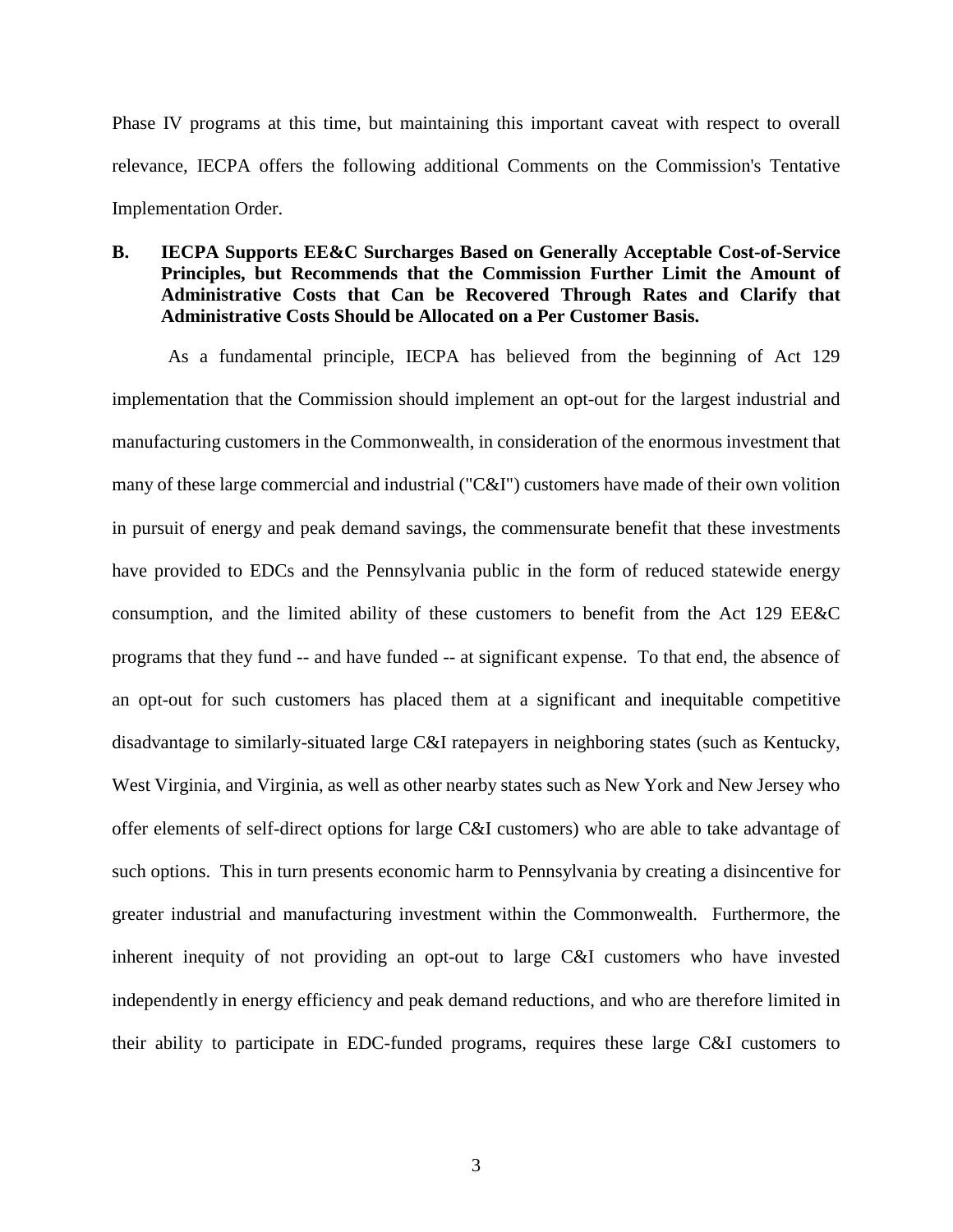continue to pay for the energy efficiency and demand reduction measures that benefit other customers, some of whom may be their direct competitors.

All of that said, to the extent that EE&C surcharges remain applicable to all large C&I customers, IECPA continues to support such charges being computed on a direct cost-causation basis to the fullest extent that is possible. The Tentative Implementation Order describes the proper allocation of the Phase IV program costs, specifying that "[t]hose costs that demonstrably and exclusively relate to measures or programs that have been dedicated to a specific customer class should be assigned solely to that class," and further stating that "[t]hose costs that relate to measures or programs that are applicable to more than one class, or that can be shown to provide system-wide benefits, should be allocated using reasonable and generally acceptable cost of service principles as are commonly utilized in base rate proceedings." Tentative Implementation Order, p. 72. Pursuant to the Act 129 provisions, the Tentative Implementation Order thus also maintains the requirement that all approved Phase IV measures "are financed by the customer class that receives the direct energy and conservation benefit of the measures." Id. at 63 (citing 66 Pa. C.S. § 2806.1(a)(11)). IECPA continues to support those mandates; however, of concern to IECPA is the amount of allowable "administrative costs" that the Commission proposes for inclusion in cost recovery.

Specifically, the Tentative Implementation Order provides that EDCs will be required to submit a plan that "shows at least 50% of all spending allocated to incentives and less than 50% of all spending allocated to non-incentive cost categories." Id. at 65. Understanding that this is intended to require the majority of EE&C revenues to be used toward the benefit of reduced energy consumption and peak demand, the overall amount of non-incentive, or "administrative," costs that can be included in Phase IV plans is problematic, particularly for those customers referenced above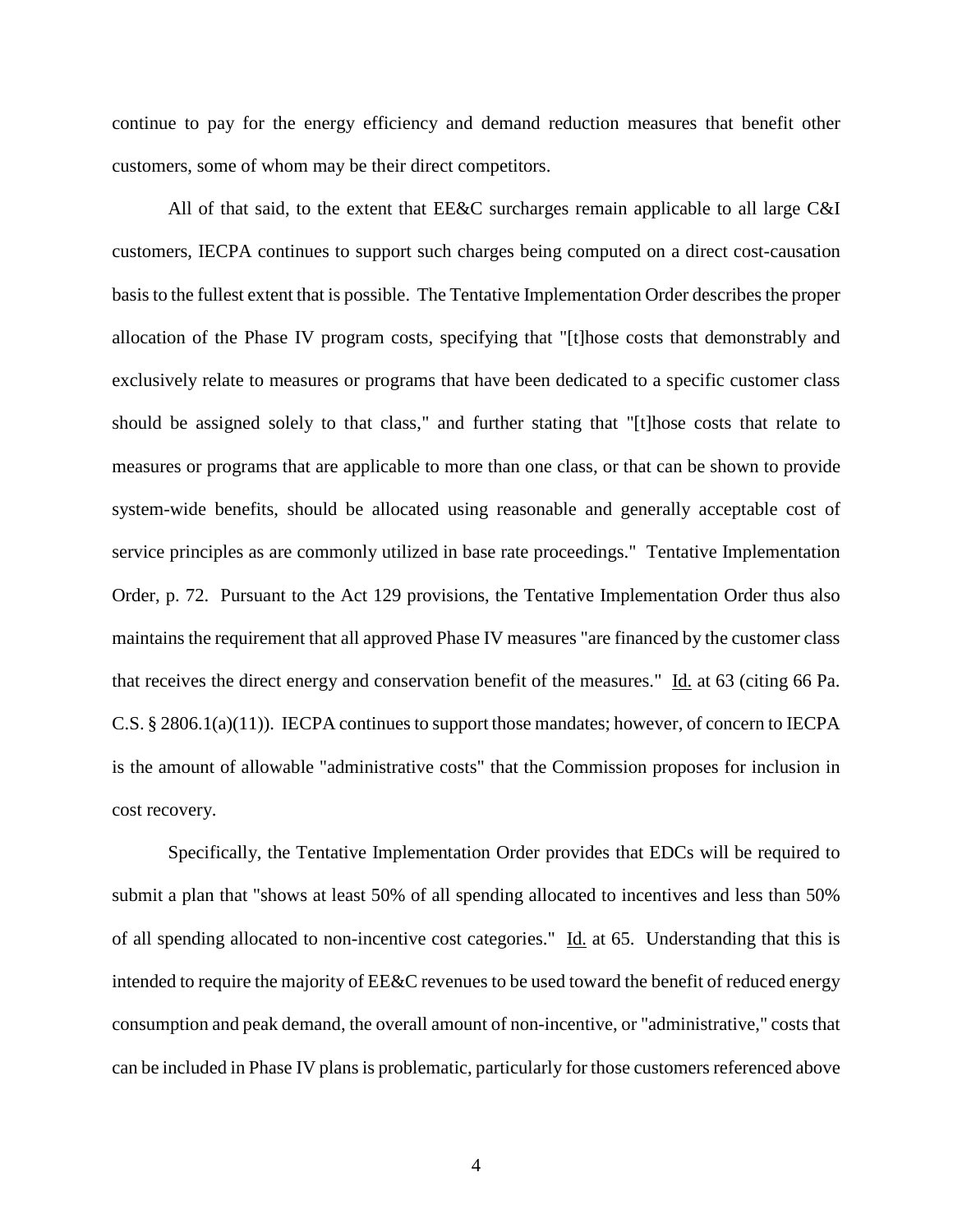who will be contributing substantial revenues to EDCs' programs with very limited opportunities to directly benefits from those payments. On a statewide basis, using the \$1.2 billion Phase IV budget referenced in the Tentative Implementation Order, ratepayers could be required to pay nearly \$600 million in administrative costs alone over the five years of the Phase IV programs. While this is obviously the extreme scenario, and is based on the statewide evaluator's ("SWE") *Pennsylvania Act 129 Phase IV Energy Efficiency and Peak Demand Reduction Market Potential Study* and *Pennsylvania Act 129 Phase IV Demand Response Potential Study* ("EEPDR"), the potential cost in overhead for these programs is enormous.

IECPA is concerned that allowing such a large proportion of administrative costs does not create the necessary incentive for EDCs to invest in truly cost-effective programs and promotes unnecessary and excessive spending that will not ultimately benefit consumers or the Pennsylvania public. Furthermore, to the extent such administrative costs may be allocated to customers on a per kWh or peak demand basis under the existing EE&C surcharges, such allocation improperly weights such costs toward larger consumers, even though the costs by definition are not related to any potential for energy or peak demand reduction savings.

Accordingly, IECPA respectfully requests that the Commission modify the Tentative Implementation Order to further limit the amount of overall investment in Phase IV programs that can be allocated to non-incentive or administrative cost categories and to specifically clarify, given the amount of administrative costs that may be included in each EDC's Phase IV plan, that these costs are to be expressly allocated on a per customer basis to the extent EDCs do not already do so.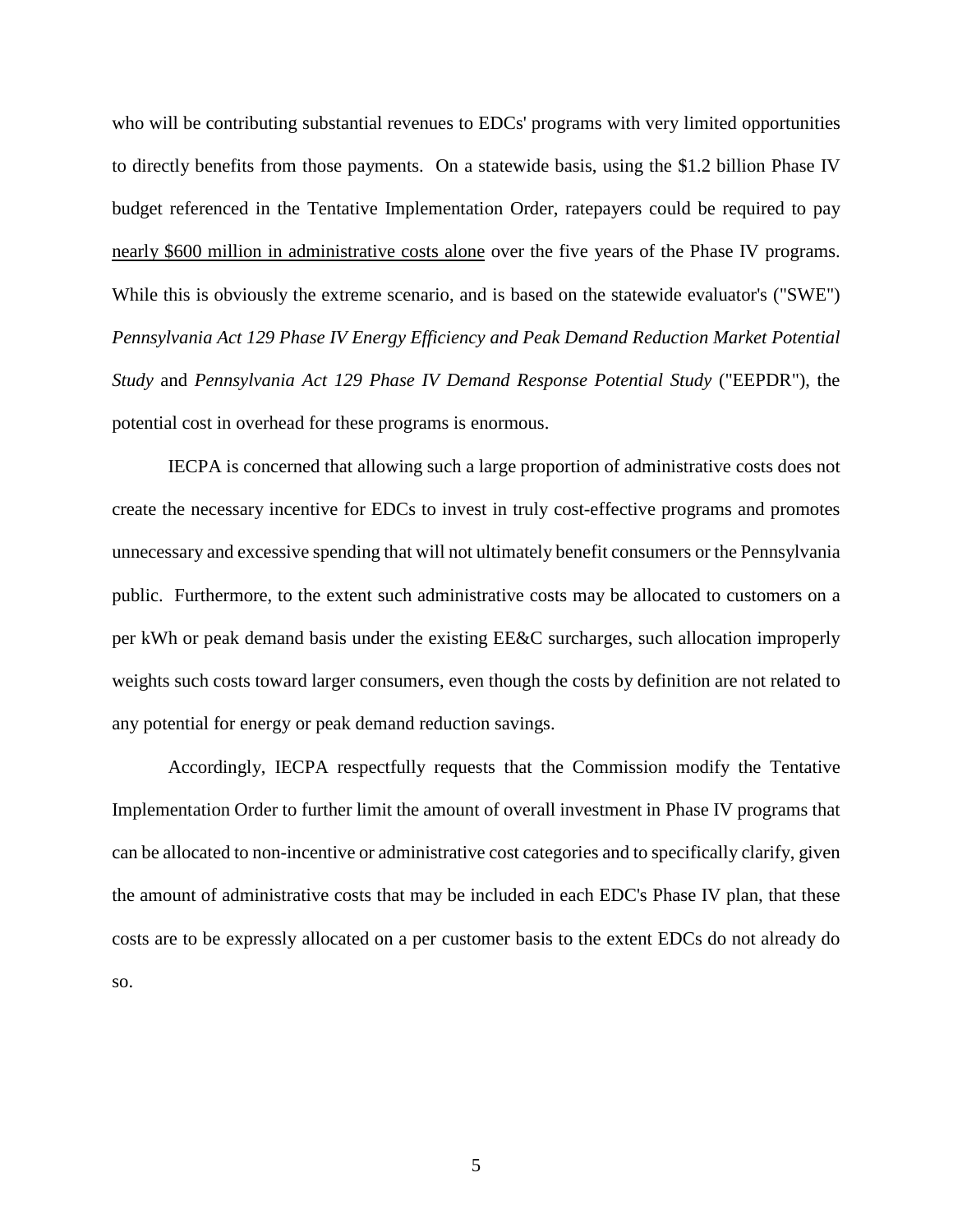**C. IECPA Supports the Continued Evaluation and Assessment of the Cost-Effectiveness of EE&C Plans on a Rate Class Basis.**

In the Tentative Implementation Order, the Commission proposed that "each EDC's EE&C Plan include at least one comprehensive program for residential and at least one comprehensive program for non-residential customer classes," but also provided the caveat that "while costeffectiveness is always a priority, an individual program does not have to be cost-effective in order to be implemented, provided the EE&C Plan as a whole is cost-effective." Id. at 15.

IECPA is concerned that permitting individual programs within an EE&C Plan that do not satisfy a cost-effectiveness requirement may incentivize EDCs to make costly investments in measures that do not provide benefits to rate classes commensurate with those costs; however, IECPA acknowledges that the Commission addressed this issue in its Final Order in the 2021 Total Resource Cost (TRC) Test proceeding at Docket No. M-2019-3006868 ("TRC Final Order"), concluding that "[i]t is important for EDCs to be able to offer comprehensive programs that address a suite of energy needs within a participating facility" and that "[s]creening cost-effectiveness at the measure level could lead to adverse outcomes where EDCs are forced to limit the scope of efficiency projects within homes and businesses based on assumptions about avoided costs and incremental measure costs that each carry a degree of uncertainty." TRC Final Order, pp. 16-17. In the TRC Final Order, however, the Commission also noted that it agreed with the industrial parties' position "that consideration of cost effectiveness by customer class is important" and that "cross-subsidies are an adverse outcome that EDC EE&C plans should consider." Id. at 17. The Commission ultimately concluded that though "determination of cost effectiveness for Phase IV … will remain at the EE portfolio and DR portfolio level," EDCs "will be required to continue to estimate and report program-level TRC test ratios in their EE&C plans and in each final annual report." Id.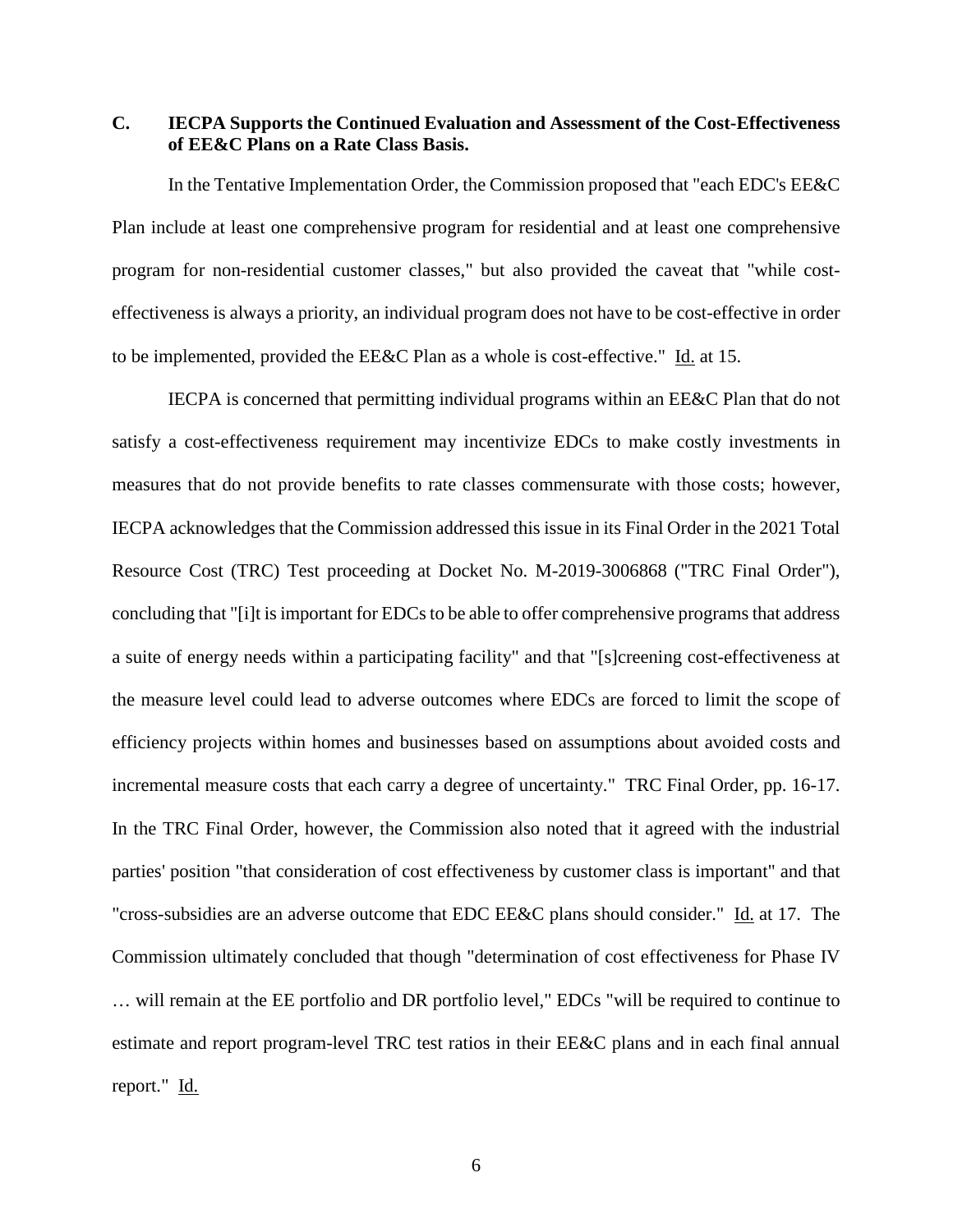In the Tentative Implementation Order, the Commission specified that "EDCs and their evaluation contractors shall follow the directives of the 2021 TRC Test Final Order when developing EE&C plans for Phase IV of Act 129 and for reporting TRC Test results in Phase IV final annual reports." Tentative Implementation Order, p. 52. IECPA presumes that this instruction includes the aforementioned requirement for EDCs to report program-level cost efficiency test ratios going forward, but notes this element in order to emphasize that need, particularly in relation to the Commission's acknowledgment that such customer class considerations are critical.

# **D. IECPA Supports the Use of Proceeds from Peak Demand Reductions Bid into the PJM Forward Capacity Market to Offset Customer Payment to EDCs, but These Proceeds Should be Allocated to the Benefit of Individual Customers Who Provide the Peak Demand Reductions.**

The Tentative Implementation Order discusses the Commission's proposed treatment of EDCs' Phase IV peak demand savings in terms of bidding those reductions into PJM's Forward Capacity Market ("FCM"), concluding that for Phase IV the EDCs should "nominate at least a portion of the expected peak demand reductions of their EE&C Plan" and that "proceeds from these resources that clear the PJM FCM be used to reduce Act 129 surcharges and collections for customer classes from which the savings were acquired, via the reconciliation for over-under collections process[.]" Tentative Implementation Order, p. 75. The Tentative Implementation Order also anticipates potential suggestions that these proceeds should instead be used "to increase EE&C plan budgets," but explained that using the proceeds to offset customer EE&C payments "will place downward pressure on free riders, which is a common concern among stakeholders in the non-residential sector." Id.

IECPA appreciates and generally supports the Commission's discernment on this issue. If customers within a given class contribute peak demand reductions that are subsequently nominated